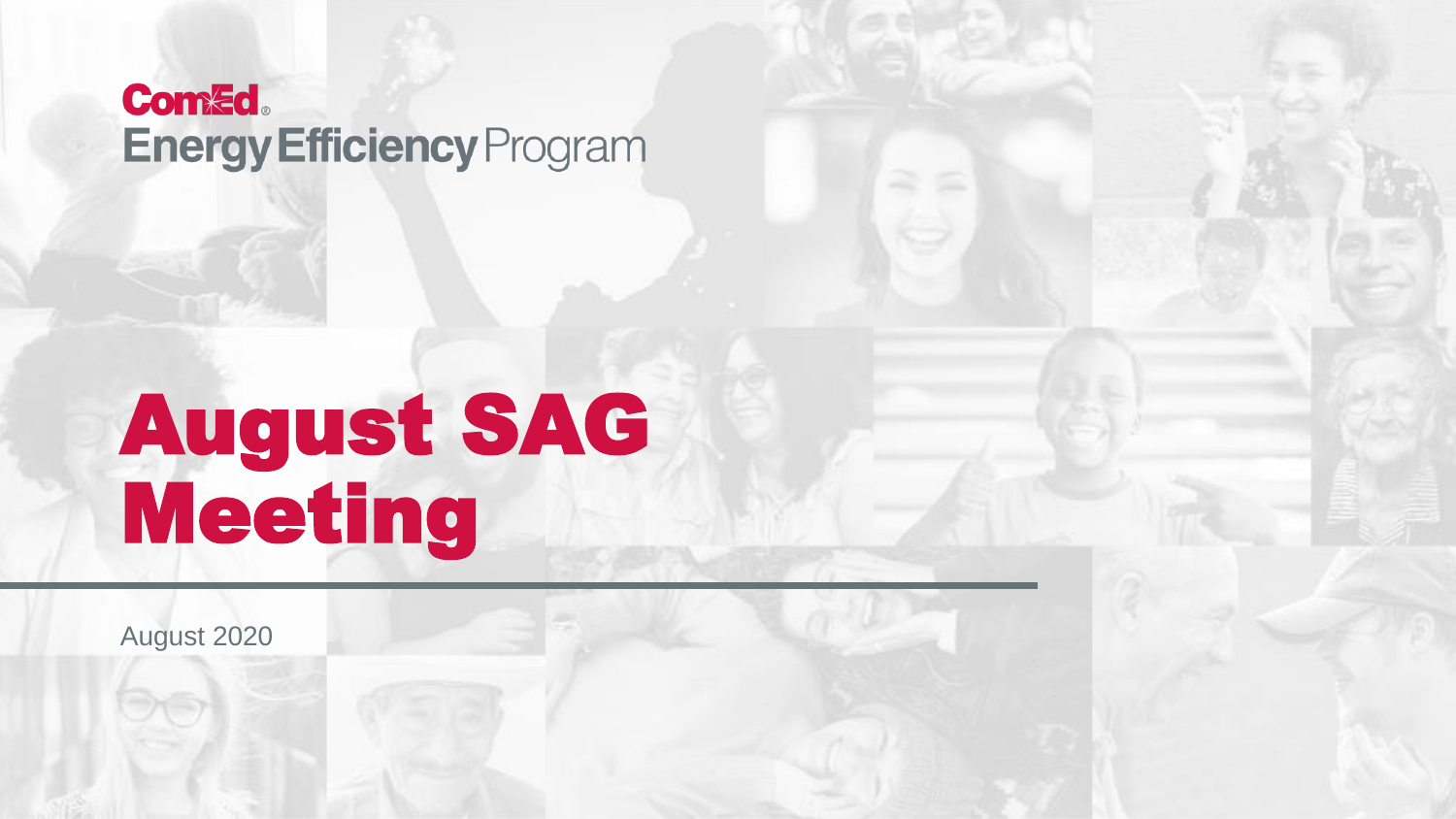# ComEd Midyear Budget Updates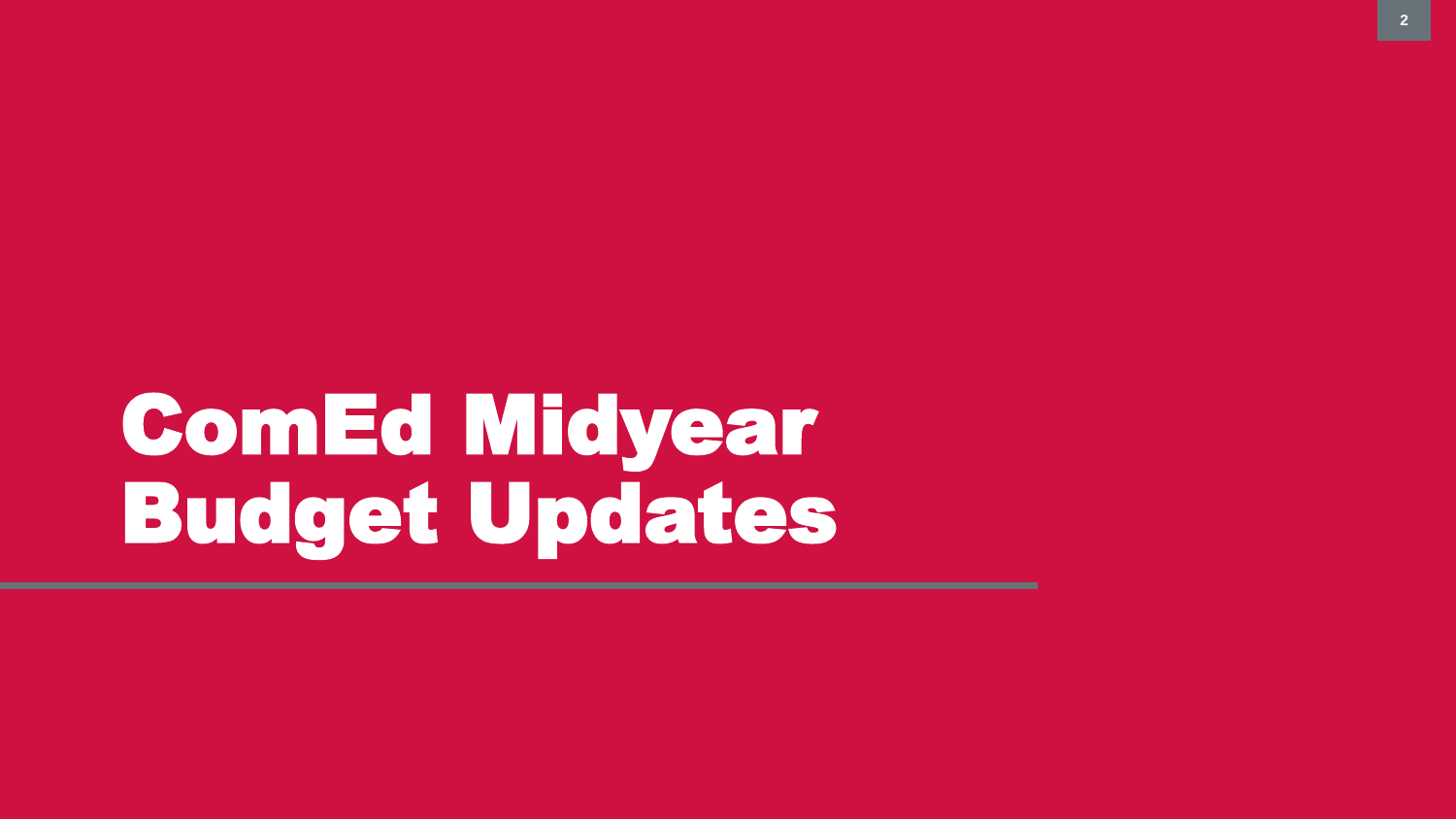#### **Overview**

- Throughout the year, ComEd monitors program and program element performance, to track progress toward meeting year-end budget and savings goals
- Midyear, ComEd does a deep dive to assess where, if any, proactive shifts need to be made to ensure targets are reached
- This year, COVID-19 has been the biggest driver for these shifts Residential Program is naturally running ~21% under budget, so ComEd has proactively countered that with shifts to Income Eligible and Business Programs
- As a result of this year's mid-year review, ComEd's portfolio is on track to meet its energy savings goals, while coming in ~2% under budget (continue to look for prudent ways to spend remaining funds)

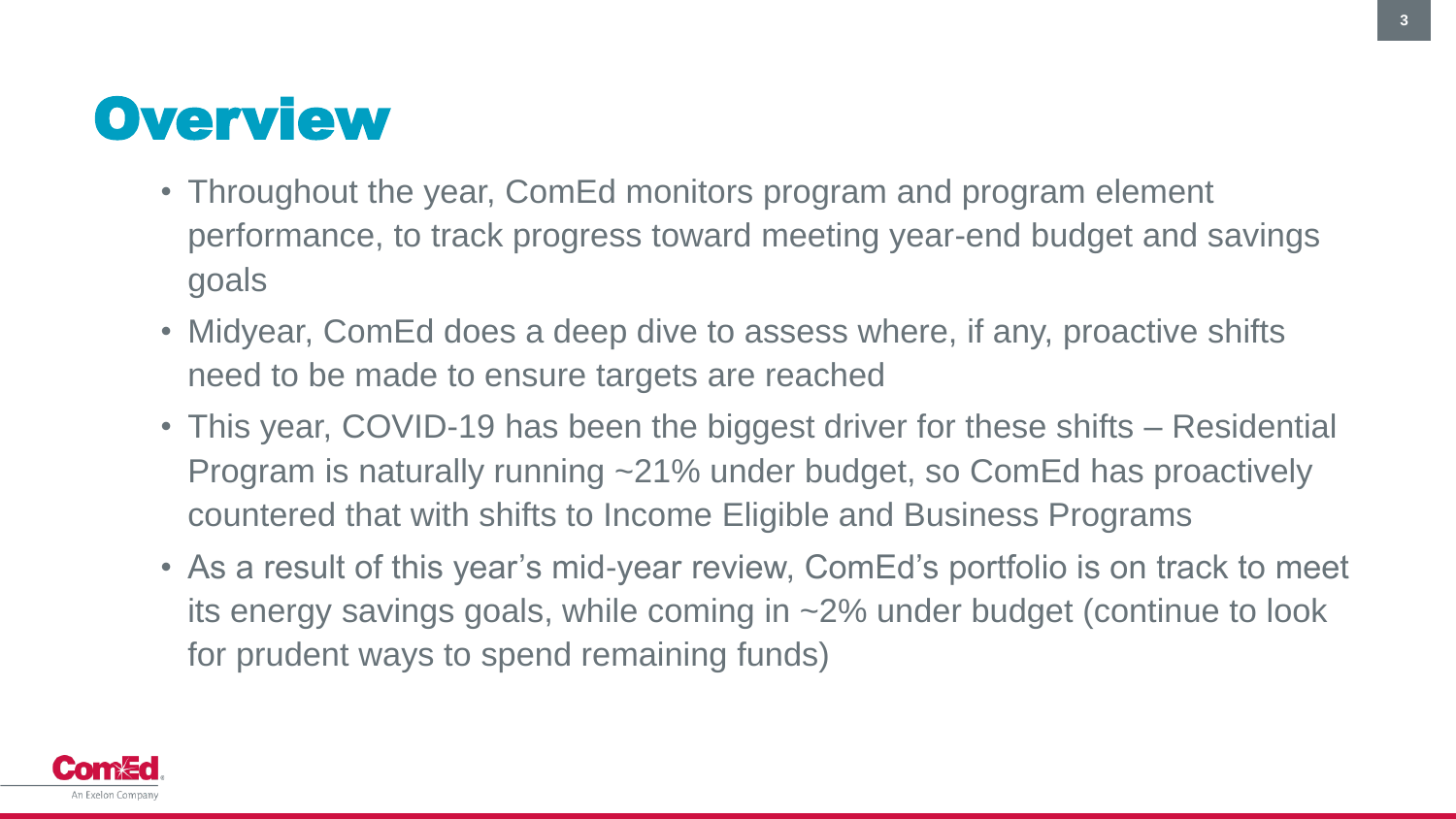### Downward Budget Trends

- Residential Program is ~21% under budget (representing \$12.7M)
	- Four program elements have seen significant drops due to COVID-19 and other factors, and are not projected to recover by year-end: Appliance Recycling, Home Energy Assessments, Product Rebates, and HVAC
	- Home Energy Reports, Lighting Discounts and Multifamily have held steady
- Other smaller drops across the portfolio include: R&D/Emerging Tech (COVID impacts and pipeline), Biz New Construction, Custom, Retrocommissioning, and Facility Assessments

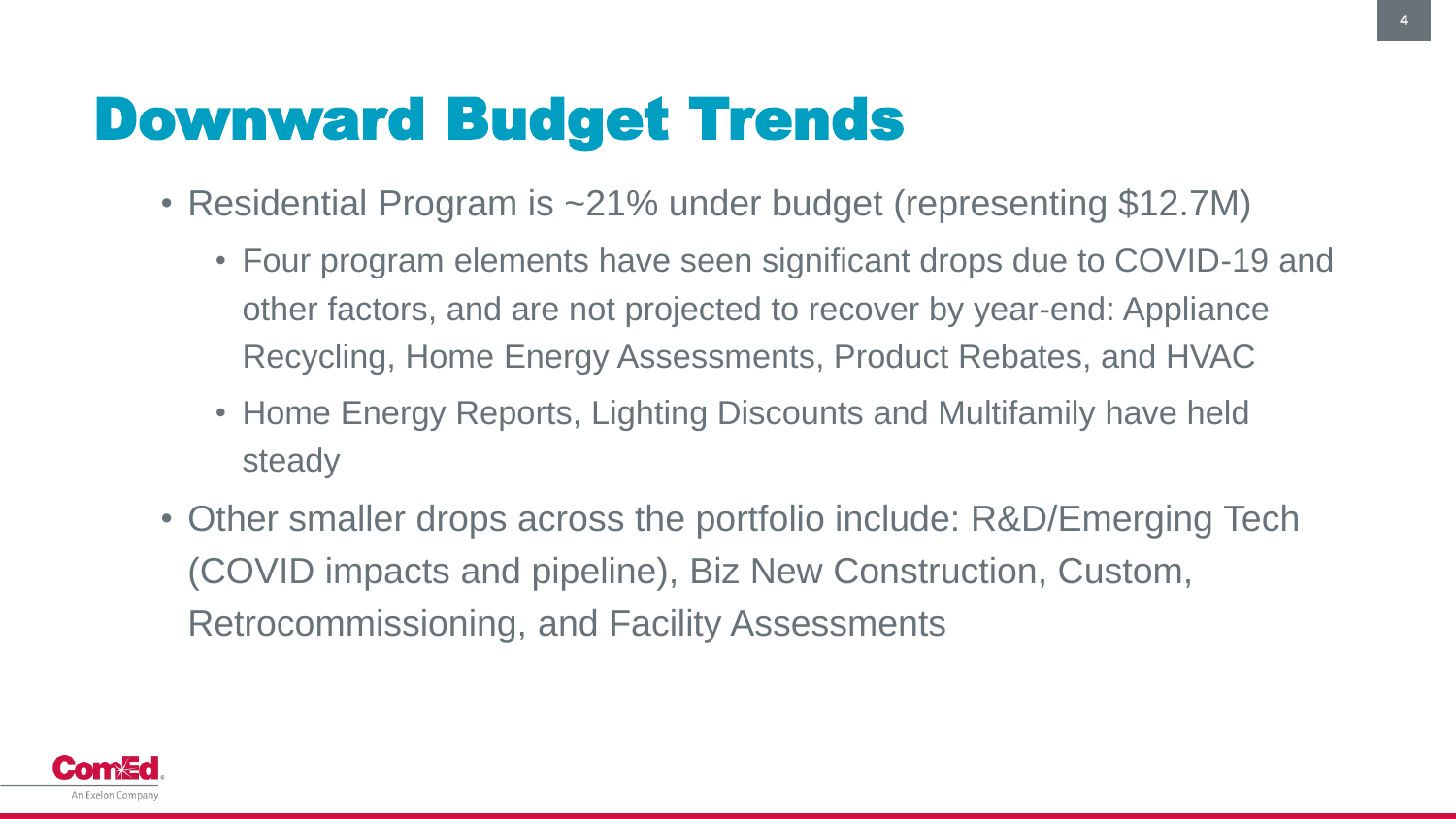### Upward Budget Shifts

- Business Program
	- Small Business has seen natural strong demand since Q1 rather than shut down a program element for a highly COVID-19 impacted sector, added \$10M, so that it is now 22% above the initial
	- Also added funds to Standard, Industrial Systems, and Non-Profits
- Income Eligible Program
	- Although program elements were initially impacted by COVID-19, most are now projecting to recover by year-end
	- Additionally, due to strong demand, we've added funds to Food Bank (\$1.5M), IE Single-Family (\$1M), and Kits (\$1M)

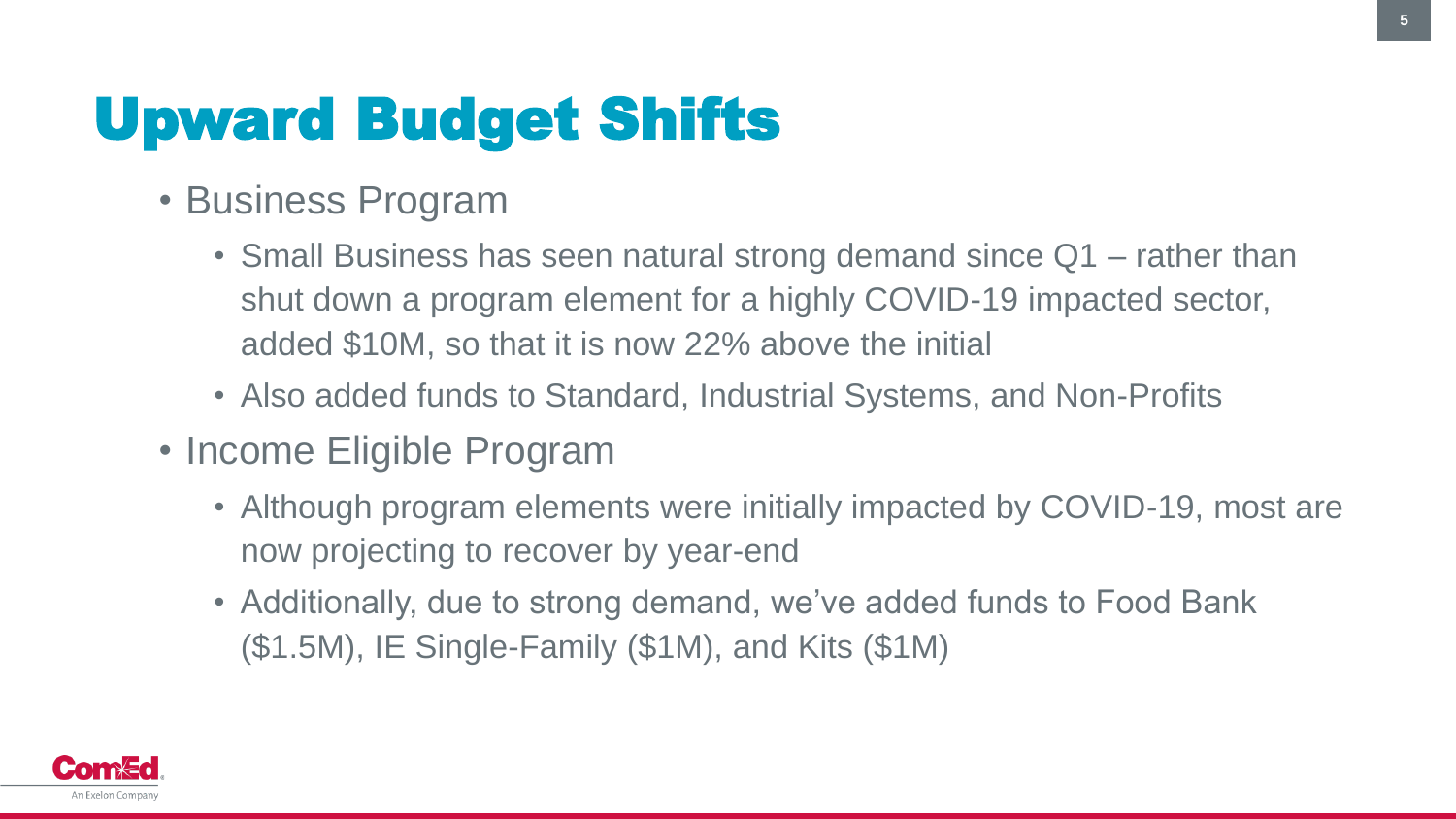#### **Conclusion**

- As a result of this year's midyear review, ComEd's portfolio is on-track to meet its energy savings goals, while coming in ~2% under budget
- ComEd is also on-track to meet carveouts:
	- Income Eligible projected to spend \$49M, of that \$19M for SF and MF comprehensive program elements, \$8.4M for MF, and \$1.5M for Public Housing
	- Public Sector portion of Business Program projected to spend \$37M
	- Third-Party Program projected to spend \$27M
- Over remaining months of 2020, ComEd will monitor closely and continue to look for prudent ways to spend remaining funds, including Income Eligible opportunities

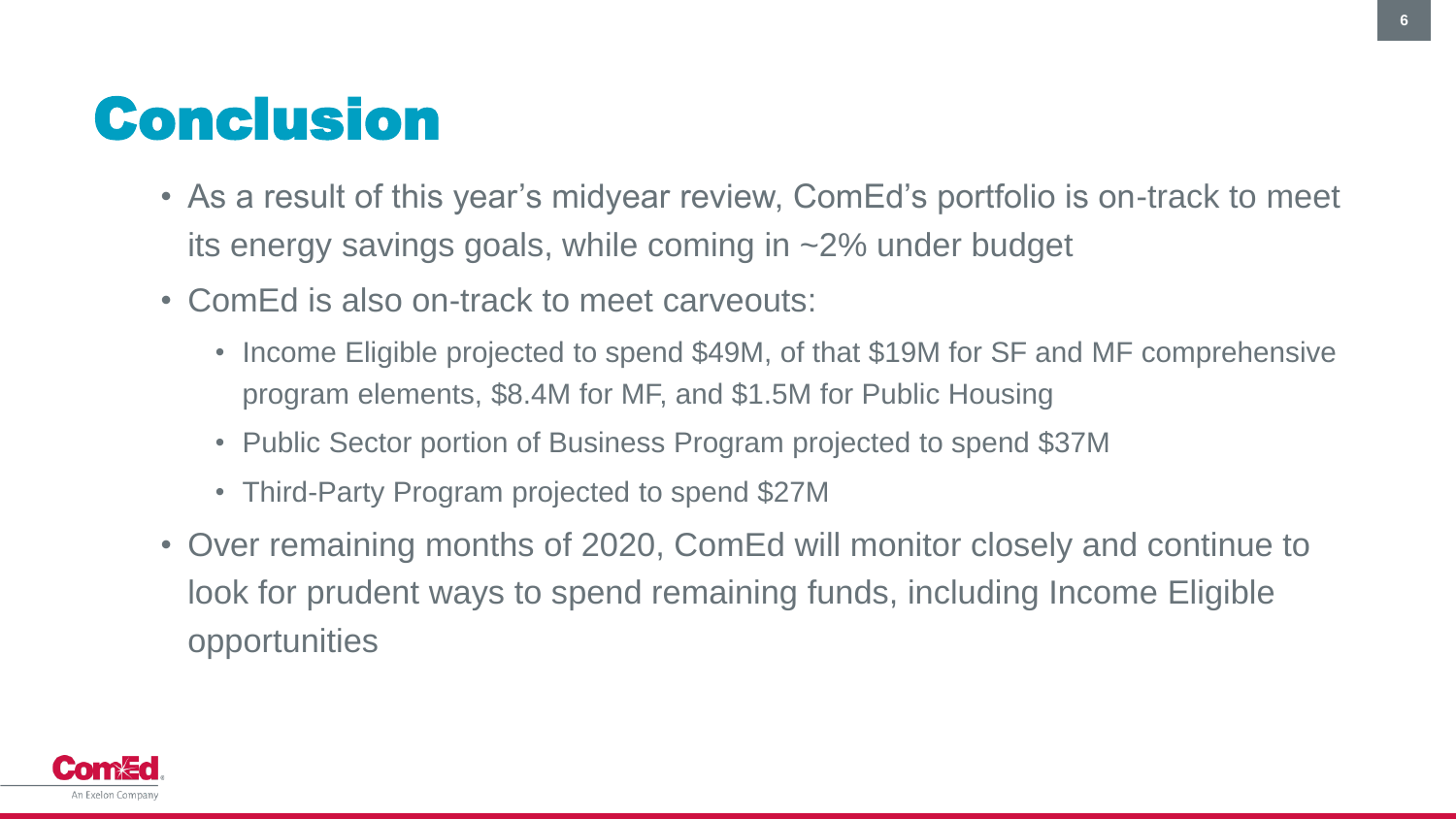## Leveraging AMI Data